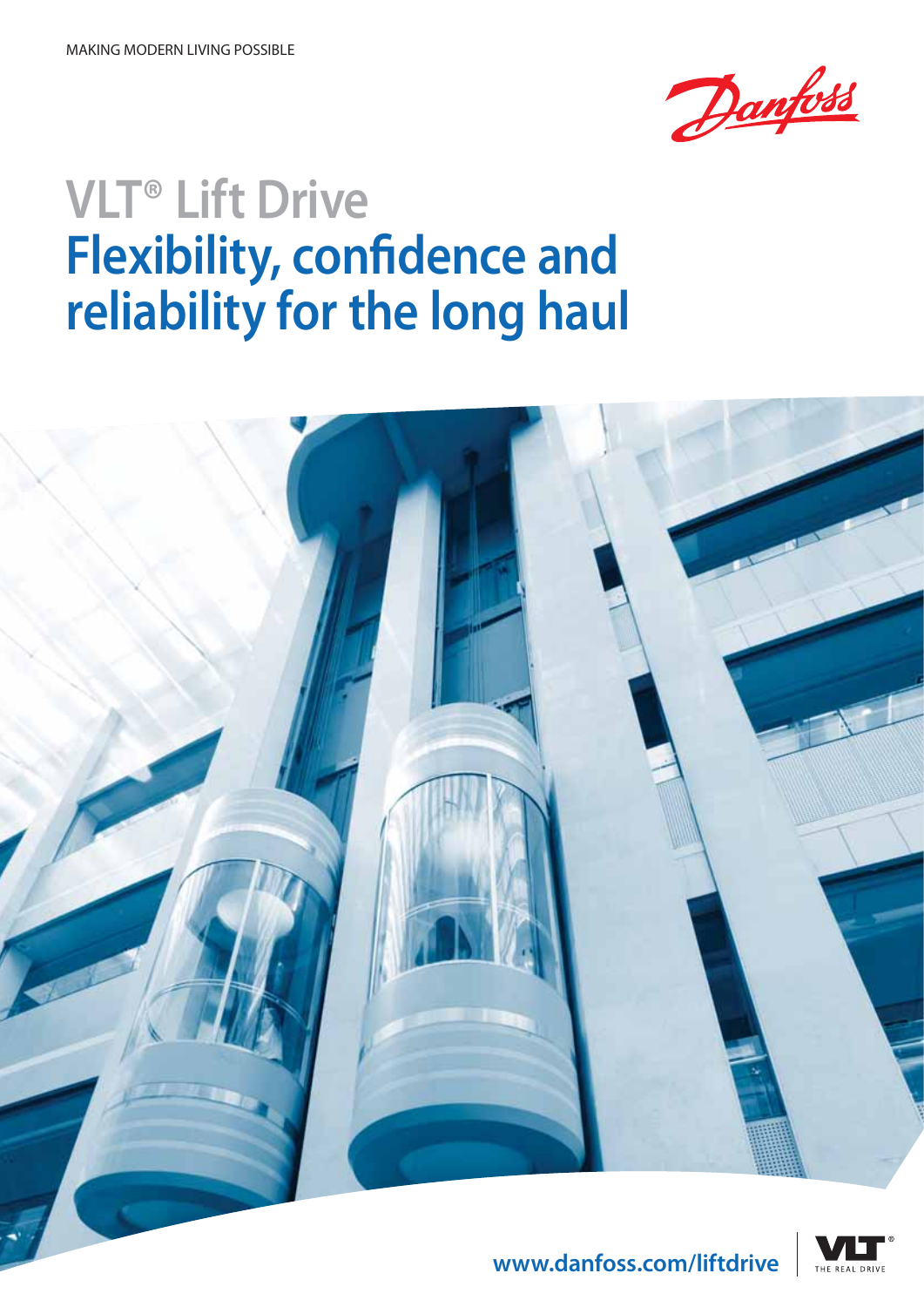## **TRUST THE DRIVE EXPERTS**

**With over 1 million drives produced every year, you can trust our tried and tested technology and rely on our solid production capacity.** 

This makes it easy for you to modernise your existing system or OEM solution with the confidence that you're getting a future proof solution that keeps on delivering.

With standard or custom products we can always provide the ideal lift drive for your project. Because our reputation is based on reliability we test our drives like no-one else: Each single unit is factory tested for up to 45 minutes at full load before it is dispatched, so you can be confident that your system will simply keep on running with the minimum amount of service when others have reached the end of the line.

## **Flexible - ideal for new projects or refits**

Designed for all motors and grid voltages a VLT® solution is suitable for both rope and hydraulic elevators in open or closed loop systems. Fitting all common feedback systems, they are swift to commission with just 10 parameters, in "lift language".

## **Performance – smooth, silent and safe**

Absolute safety is standard with all VLT solutions and comfort is our highest priority. With a high switching frequency, specially controlled internal cooling fan and no motor contacts, you won't replace mechanical noise with "electrical noise" when you install a VLT.

### **Reliability – we won't let you down**

The VLT®Lift Drive is designed to deliver a high lifetime. With short circuit and earth fault protection on output and automatic reduction of switching frequency in high temperatures, a VLT solution is designed to safely handle the unexpected.



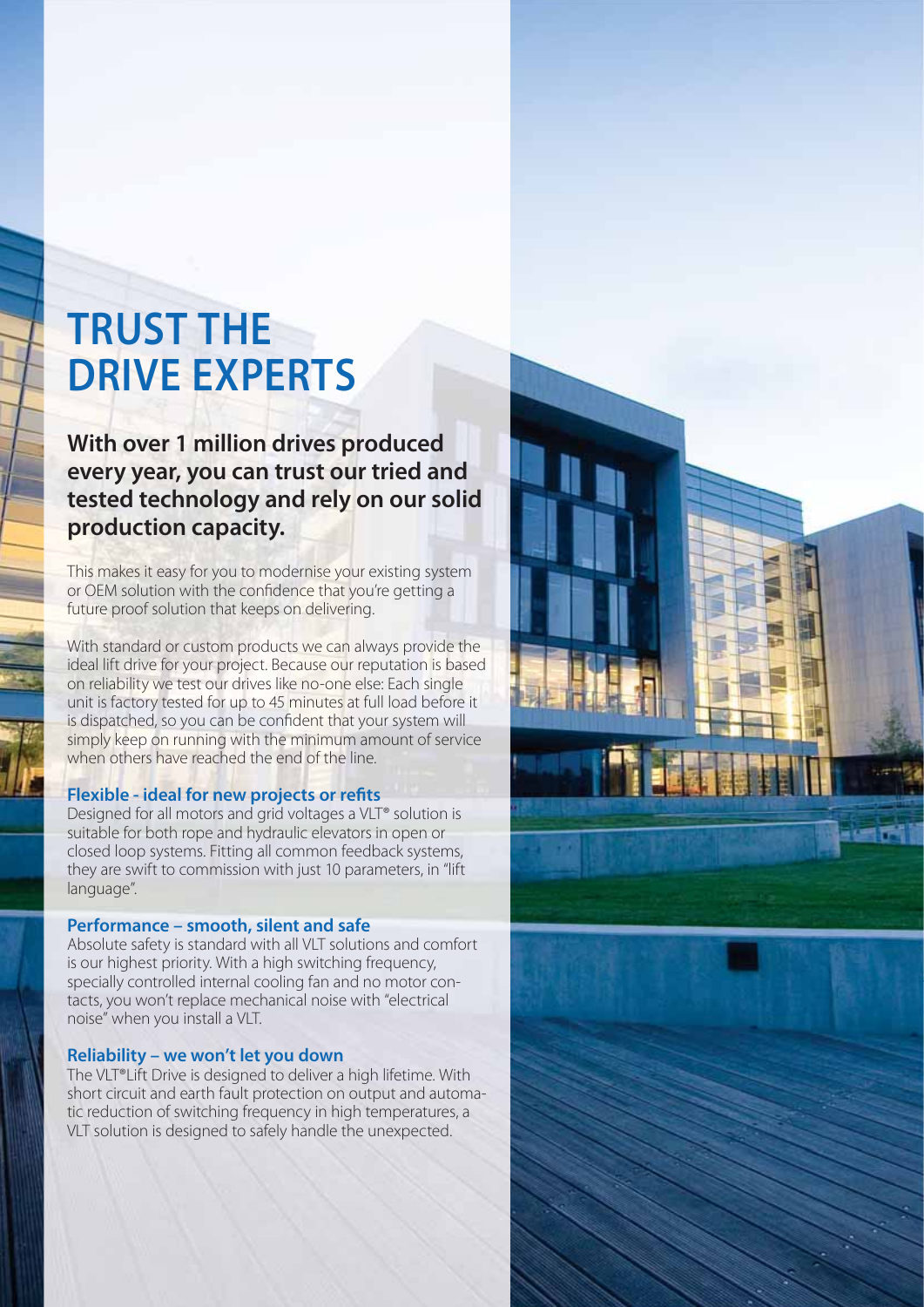## **YOU KNOW THE LIFT, WE KNOW THE BUILDING**

You have already experienced Danfoss drives: We are present in almost every building, supermarket or factory you've ever been in. We are the drive specialists. Now we're bringing our expertise to elevators and escalators.

## **Building**

- Circulation pumps
- Ventilation fans
- Compressors
- Solar inverters
- Lift drive

## **Supermarket**

- Evaporator
- Cooling Fan
- Condenser
- Compressor
- Solar inverters ■ Escalator drive
- 

### **Street**

- Water supply
- Water treatment
- Wastewater plants
- Desalination
- Wind